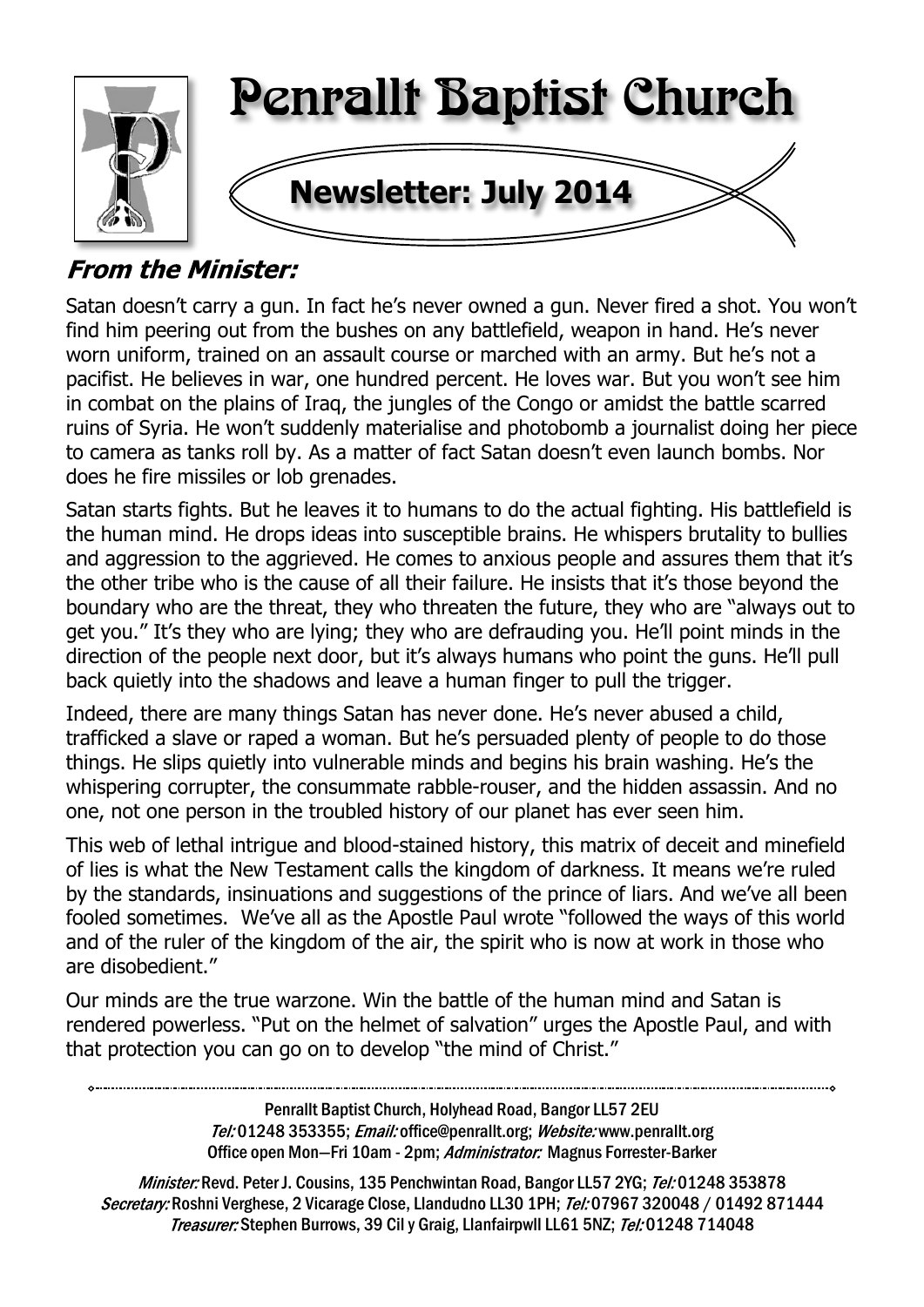Jesus overcame Satan. The Bible says that he "disarmed the powers and authorities and made a public spectacle of them, triumphing over them by the cross." Now Jesus want to clear our minds out and fill them with his thoughts. He wants to turn us from violence to gentleness, from cynicism to trust, from racism to tolerance, from hatred to love, from tolerance of evil to promotion of justice. He wants to use our change of heart to expose the lies which still enslave individuals, families, communities, tribes and nations. He wants to carry on his campaign of liberation in the minds of the next generation, and the hearts of our neighbours.

When you stop and think of it like that, there is nowhere neutral to hide. There cannot be any non-combatants. You either go with Satan or with Jesus. You either give in to the satanic insurgency in your head, or bow the knee to Jesus and follow him as your Lord and saviour. And the best time to make that decision? Today.

God bless,

Peter

### **Services This Month:**

| 6 July                                                 |                                                                          |                           |                                   |  |
|--------------------------------------------------------|--------------------------------------------------------------------------|---------------------------|-----------------------------------|--|
| $10:30$ am<br>2:15 <sub>pm</sub><br>7:00 <sub>pm</sub> | Speaker: Rob Beamish.<br>Service at Bontnewydd.<br>Communion Service.    | <b>Counting the cost.</b> | Mark 8:22-9:1                     |  |
|                                                        | The power of prayer, planning and politics.                              |                           | Nehemiah 2:1-10                   |  |
| 13 July<br>10:30am<br>7:00 <sub>pm</sub>               | Going deep and going long.<br>Investigate before you initiate.           |                           | Acts 18:18-28<br>Nehemiah 2:11-20 |  |
| 20 July<br>$10:30$ am                                  | <b>Nearly Christians, fake Christians and committed Christians.</b>      |                           |                                   |  |
| 7:00 <sub>pm</sub>                                     | <b>Satan can't win, but he can persuade you to stop.</b> Nehemiah 4:1-23 |                           | Acts 19:1-20                      |  |
| 27 June                                                |                                                                          |                           |                                   |  |
| $10:30$ am                                             | Communion Service.<br>Steel in your faith.                               |                           | Acts 20:1-12                      |  |
| 7:00 <sub>pm</sub>                                     | Speaker: Diane Holmes.<br>A gap in the proceedings.                      |                           | Nehemiah 5                        |  |
|                                                        |                                                                          |                           |                                   |  |

#### **Our Speakers in July:**

**Peter Cousins** is the minister of Penrallt and is our speaker except when otherwise noted. **Rev. Rob Beamish** is the minister of Princes Drive Baptist Church in Colwyn Bay and a teacher on the Bible Unzipped course. **Rev. Dr. Diane Holmes** is a Baptist minister who has recently come to live near Brynsiencyn with her husband Nigel.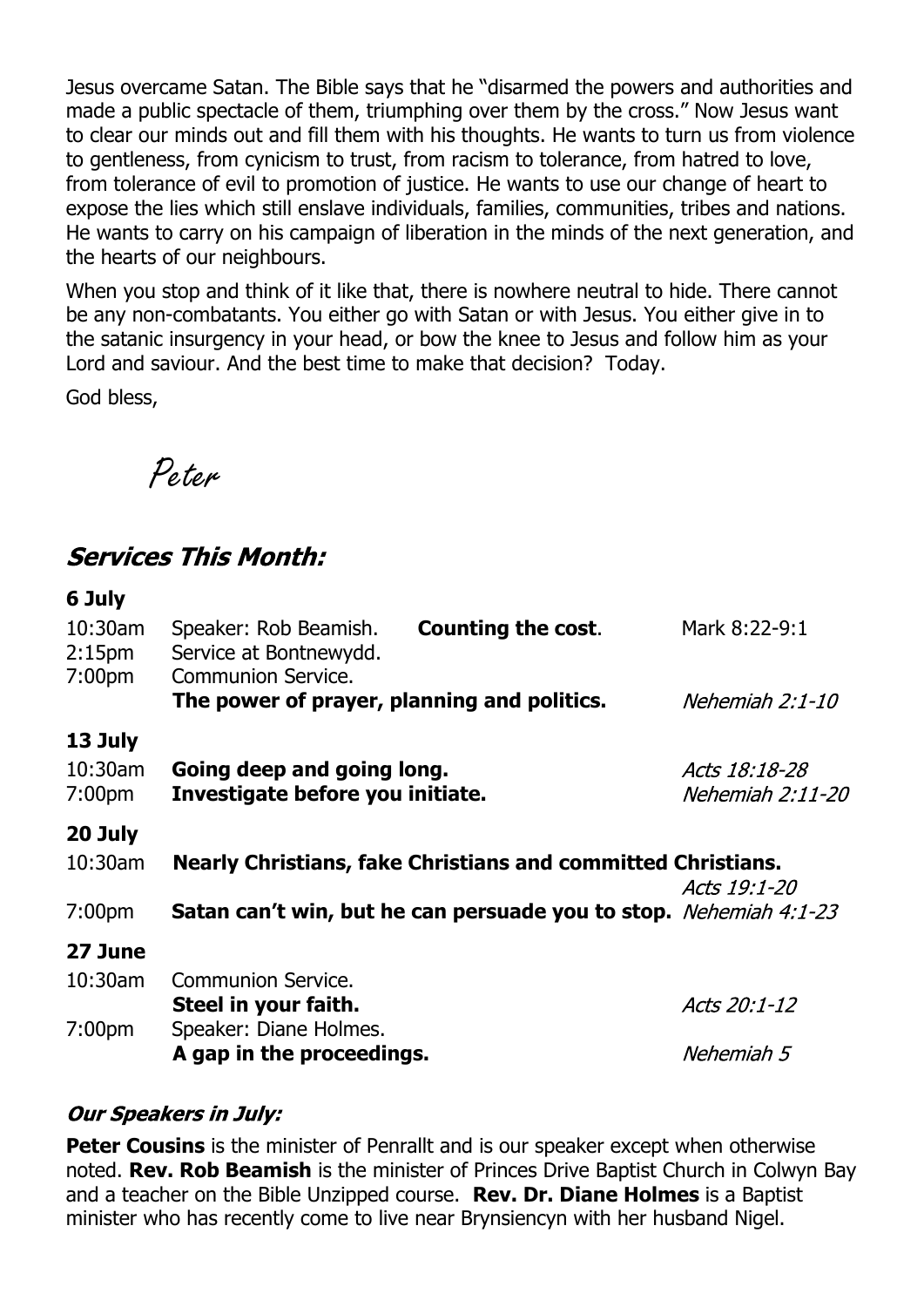#### **Church Lunch**

We will host a church lunch on **Sunday July 6th**. Please bring enough buffet style 'finger food' for yourselves and one or two others.

### **Dates For Your Diary:**

| <b>Wednesday 2</b> | $10:30$ am         | Men's Prayer Meeting followed by coffee in Options.       |
|--------------------|--------------------|-----------------------------------------------------------|
| <b>Monday 7</b>    | 7:30 <sub>pm</sub> | Church Members' Meeting.                                  |
| <b>Saturday 12</b> | $9:30$ am-1pm      | Bible Unzipped in Rhos on Sea.                            |
| <b>Sunday 13</b>   | 3pm                | Retirement event for Rev. Alf Williams in St. John's      |
|                    |                    | Methodist Church.                                         |
| <b>Monday 14</b>   | 7pm                | Sticky Faith training session at St Mary's, Menai Bridge. |
| <b>Saturday 19</b> | 10am               | Mega Messy Day in Trearddur Bay.                          |
| <b>Monday 21</b>   | 10:30am            | Church walk from Porth Eilean.                            |
| <b>Sunday 27</b>   | 3pm                | Praise on the Pier with the churches of Bangor.           |

Further details of most of these events can be found in the Noticeboard section later in this newsletter.

# **News of People:**

As we went to press, **Wendy Lemon** was still waiting to give birth.

**Ronnie Winter** continues his treatment. **Jan Owen** and **Chloe Walker** are recovering from surgery. **Barbara Thomas** is recovering and thanks everyone for our prayers. She has been given the all clear and is thankful to God. Congratulations to **Pat MacKenzie** on a significant birthday.

#### **Children's Birthdays in July:**

5th: Cadi Evans 19th: Katherine Adams 22nd: Llinos Davies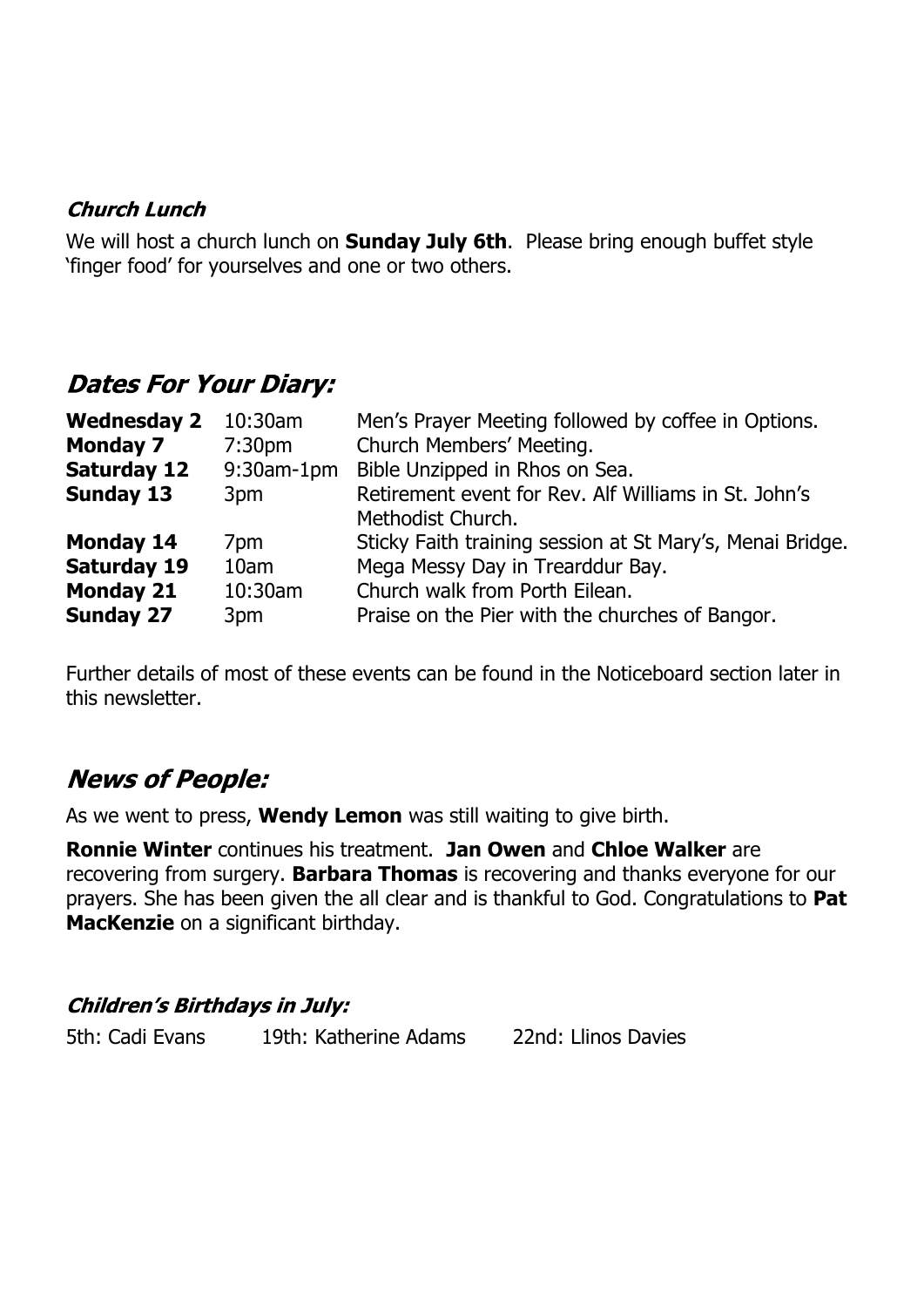# **Weekday Events:**

Please check with the contact people when there are meetings this month.  $HG = Home GrouD$ 

| <b>Day</b> | <b>Time</b>        | <b>Details</b>                                    | <b>Contacts</b>                            |
|------------|--------------------|---------------------------------------------------|--------------------------------------------|
| <b>Tue</b> | 8:00pm             | HG, Nilgiri                                       | Joan Beer (353874)                         |
| <b>Tue</b> | 7:30 <sub>pm</sub> | HG Tyddyn Isaf<br>(Menai Bridge)                  | <b>Magnus Forrester-Barker</b><br>(717570) |
| <b>Wed</b> | 2:00 <sub>pm</sub> | HG, Carers                                        | Carol Morris (208407)                      |
| <b>Wed</b> | 7:30 <sub>pm</sub> | HG, Bethesda                                      | Jon & Deb Stammers (602868)                |
| <b>Wed</b> | 7:30 <sub>pm</sub> | HG, Cymraeg                                       | Owen & Nia Evans (352634)                  |
| <b>Wed</b> | 7:30 <sub>pm</sub> | HG, Maes y Dref (pm)                              | Anne Collis (353173)                       |
| <b>Wed</b> | 7:30 <sub>pm</sub> | HG, Nomads                                        | Susan Cousins (353878)                     |
| <b>Thu</b> | 10:30am            | HG, Llanfairpwll (am)                             | Sue & Lawrence Moss (713793)               |
| <b>Thu</b> | 7:30 <sub>pm</sub> | HG, Llanfairpwll (pm)                             | Sue & Lawrence Moss (713793)               |
| Fri        | 10:30am-12pm       | <b>Cheeky Monkeys</b><br>(parent & toddler group) | Joan Rymer (713003)                        |
| Fri        | 10:30am-12:30pm    | HG, Maes y Dref (am)                              | Anne Collis (353173)                       |
| <b>Sat</b> | 8:30am             | <b>Prayer Meeting</b>                             |                                            |

# Noticeboard:

### **◊ Bangor Street Pastors need You!**

The training of the next batch of new Street Pastors is due to start this autumn so if you are interested in joining the team, now is the time to do it - otherwise you may have to wait more than a year for the next opportunity. If you are interested, or want to go out as an observer to see for yourself what Street Pastors do, please speak to Magnus. There is also a need for more Prayer Pastors (again, please talk to Magnus about this).

### **◊ Bible Unzipped**

Saturday 12 July 9:30am-1pm

Bible Unzipped aims to unpack Scripture with those interested in learning more than can be offered in a Sunday sermon. It also equips those leading in the church with some tools for studying and teaching from the Bible. It meets monthly on a Saturday morning at Rhos-on-Sea URC from 9:30am to 1pm, usually on the second Saturday. Each morning includes three sessions which, this month, are: *The Book of Acts* (taught by Rob); The Book of Joel (Peter); Does God suffer? (Rob). The course is free and we may be able to offer you a lift. Talk to Peter if you are interested. About 9 members of Penrallt attend.

### **◊ Calling all guitarists and drummers!**

If you play either guitar or drums and are interested in getting involved in any of our worship bands, please speak to Deb Stammers or email her on jonanddeborah@btinternet.com. We are hoping to arrange a try-out / workshop for anyone interested over the next few weeks.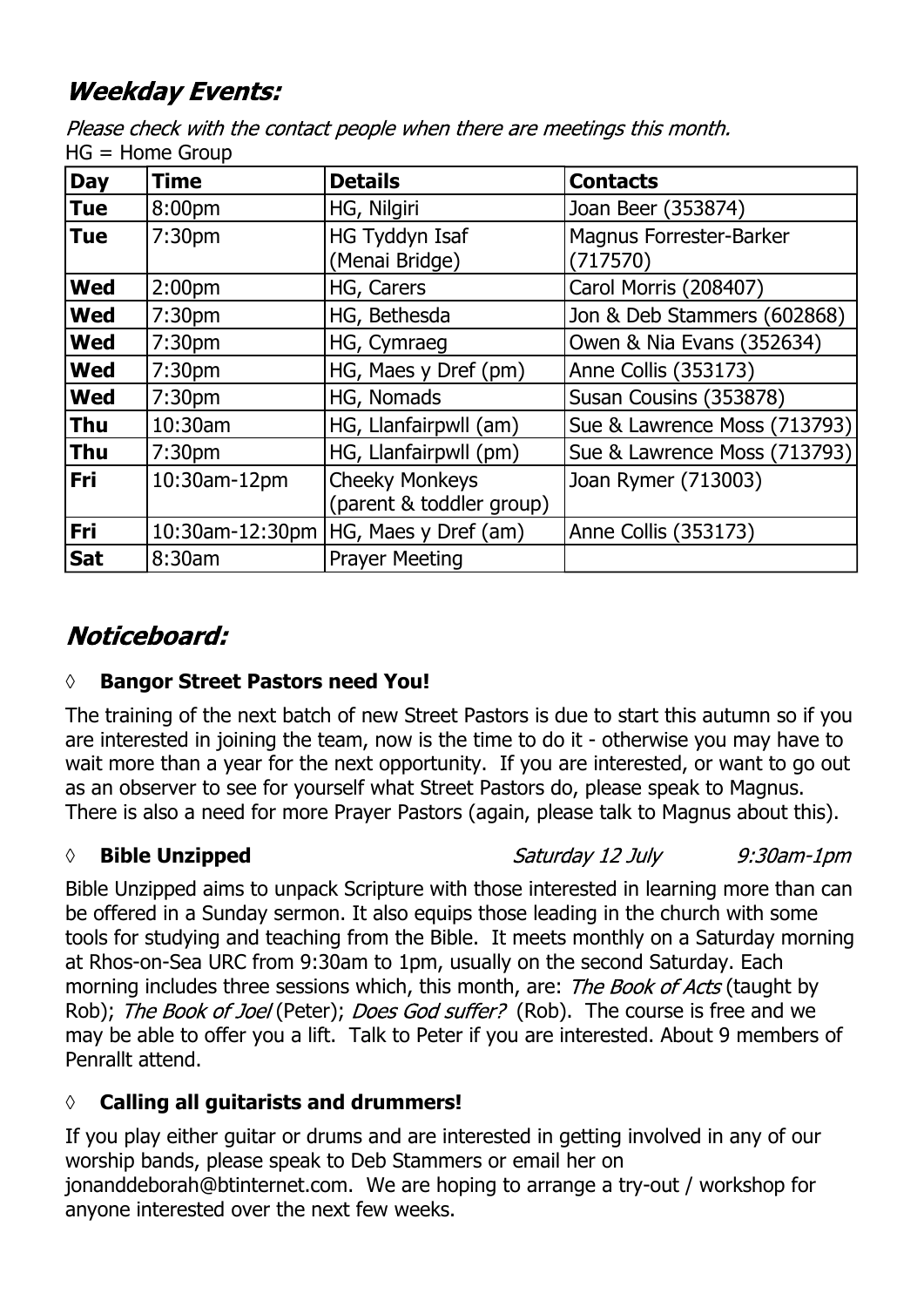### *◊* **Church Walk**

#### Monday 21 July

A circular walk starting at Porth Eilean, Anglesey. There is a free car park, almost at the end of the lane to Porth Eilean, on your right after passing Point Lynas Caravan Park (LL68 9LT). Grid Ref. 477 929 Ordnance Survey Explorer 263. (Toilets are situated 100 metres further down the road.) Meet at 10:30am. This is a fairly gentle walk along a quiet stretch of coastline, field paths and lanes. Initially we will walk to the lighthouse and the porpoise viewing point at Point Lynas, followed by a slight retrace of steps to join the coastal path to Porth Amlwch. We will return via Llaneilian Church. Approx 5½ miles. Please bring a packed lunch. Afterwards everyone is invited to the home of George & Anne for tea/coffee. For further information please contact George or Anne on 01248 852778 or hafan@gsacboyer.plus.com.

### **◊ Great Training Days For You**

**Sticky Faith**, 14th July. Leader: Scripture Union Location: St Mary's, Menai Bridge. 2014, 7pm start. Free to attend but donations are welcomed. Sticky Faith (Faith that sticks) gives parents and leaders both a theological/philosophical framework and a host of practical ideas that develop long-term faith in children and teenagers.

**Mega Messy Day**. 19th July Leader: Jane Leadbetter (North West Regional Coordinator for Messy Church). Location: St Ffraid's, Trearddur Bay, Holyhead. Free to attend but donations are welcomed. Messy Church leaders and teams to spend quality time together exploring at a deeper level the various aspects of a Messy Church, including growing a team and discipleship. A mixture of formal, informal and social learning, with space for God, for people of all ages and abilities - suitable for young leaders too. 10am Start, Bring your own lunch, Option to stay for an evening meal and fellowship. Booking essential. kirstywilliams1983@gmail.com / 07971790669

#### **◊ Homeless in Bangor**

Please do not give money directly to the homeless in Upper Bangor. We have found in the past that it has encouraged aggressive begging on the church premises by people who have a history of violence. You will find brown envelopes in the porch to put your gift in. This will buy meal vouchers which are distributed to the homeless by the Cathedral. To date, Penrallt has raised £4,853 for this scheme; please let us not rest on our laurels!

#### *◊* **Men's Prayer Meeting**

Wednesday 2 July 10:30am

Time spent in prayer will be followed by coffee in Options. All men are welcome.

#### **◊ Morrisons Car Park**

Morrisons car park only allows you to park for two hours so please use the School of Nursing car park if you want to avoid an £85 fine on Sunday mornings. However, the manager has rung to say that if you would like to do your shopping after the morning service, you can leave your car there provided you present yourself to the information desk just inside the door and ask them to put your registration number into their computer. You can then do your shopping even if you arrived before 10:30am for the morning service.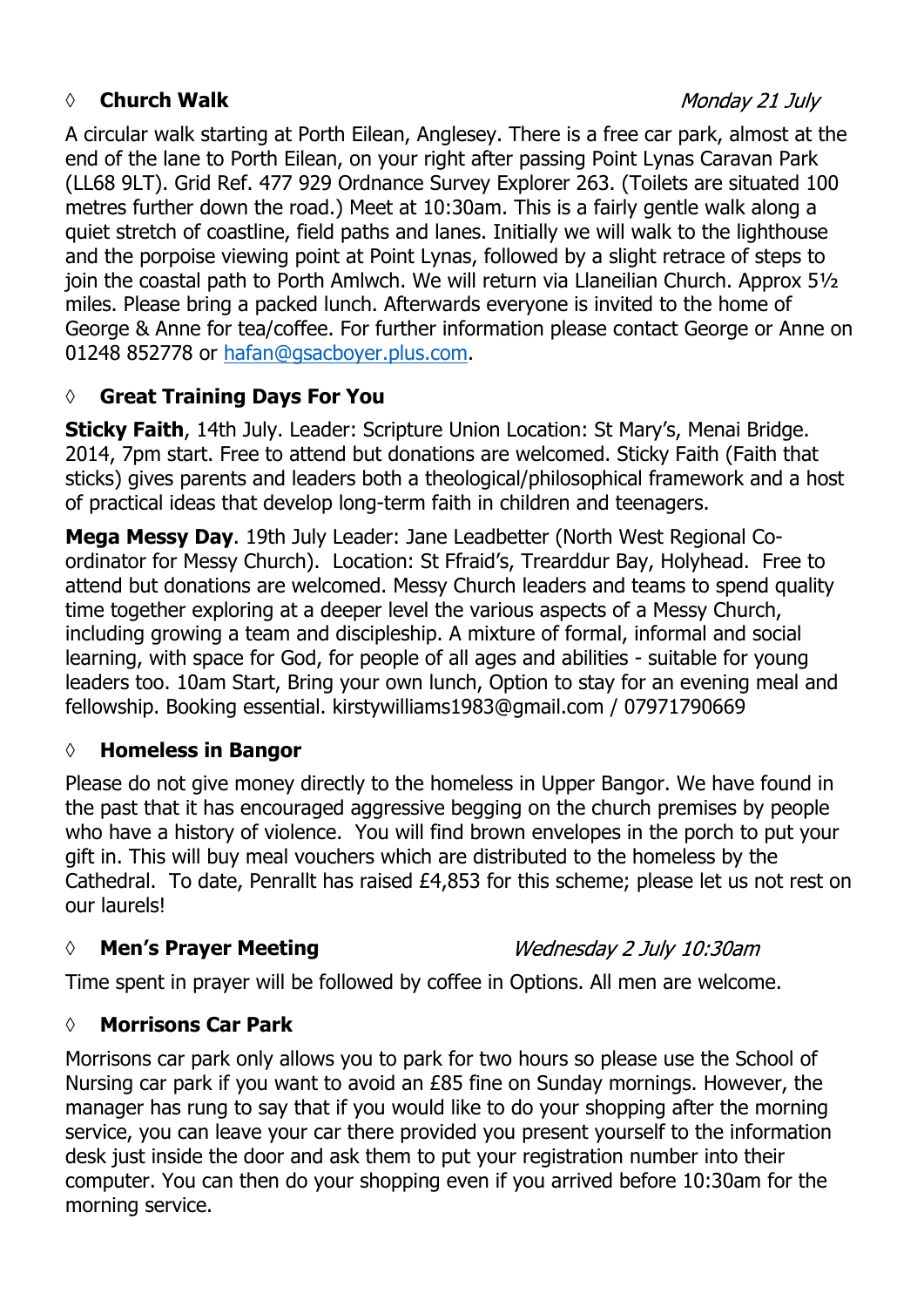#### **◊ Pastoral Help**

If you have pastoral concerns please contact Peter or else one of the other members of the Pastoral Care team:

Pat Borlace 713146 Adrienne Ferrada Geoff Moore 410582 Dave O'Brien 671848 Judy Stammers 364394 Helen Thomas 600174

#### **◊ The Prayer Room…**

…is open before and after the service for quiet prayer. Penrallt is a place of prayer, so make use of this sacred space.

#### **◊ Pray for Penrallt Every Day**

Sign up to receive our prayer diary by e-mail every Monday morning by sending your request to office@penrallt.org. If you have some subject for prayer, either send it in by e-mail, or fill in one of the pink cards, which are available in the porch, and place it in the visitors' cards box or give it to Peter or Magnus. Please note that in addition to the pink prayer request cards, there are also blue testimony/thanksgiving cards and yellow "Listening to God" cards that can also be filled in and submitted for the prayer diary.

We have just set up a new Facebook group, entitled **Penrallt Prayer Point**, intended as a space to share prayer requests and to encourage one another in prayer, through testimonies of answered prayer, Bible verses, prophetic words and pictures. It is a closed group, so prayer requests are only visible to members of the group. If you use Facebook and would like to join, simply enter the group name into the search box on the Facebook website, follow the link and click on "Join Group". Any constructive feedback on the group is welcome to Andrew March or to Magnus.

#### **◊ Recruits for August Sunday Morning services**

We like to give our Sunday School team a summer break in the month of August, but that means we rely on other volunteers stepping in to lead and help children's activities for about 45 minutes on the five Sunday mornings in August. If you can help with one, two or more Sundays please talk to Ceri as soon as possible. If we can spread the load between a dozen that would be great. The activities will include games, music and stories in the Canolfan.

#### **◊ Room to rent**

A room is available to rent in a cosy bungalow in Menai Bridge, with one friendly cotenant. Please speak to Magnus (01248 717570; drmefb@gmail.com) if you are interested.

#### *◊* **School of Worship**

In Pontypridd, with Graham Kendrick, Noel Robinson, Su Rinaldi and others. See the church noticeboard for more details.

24th-26th July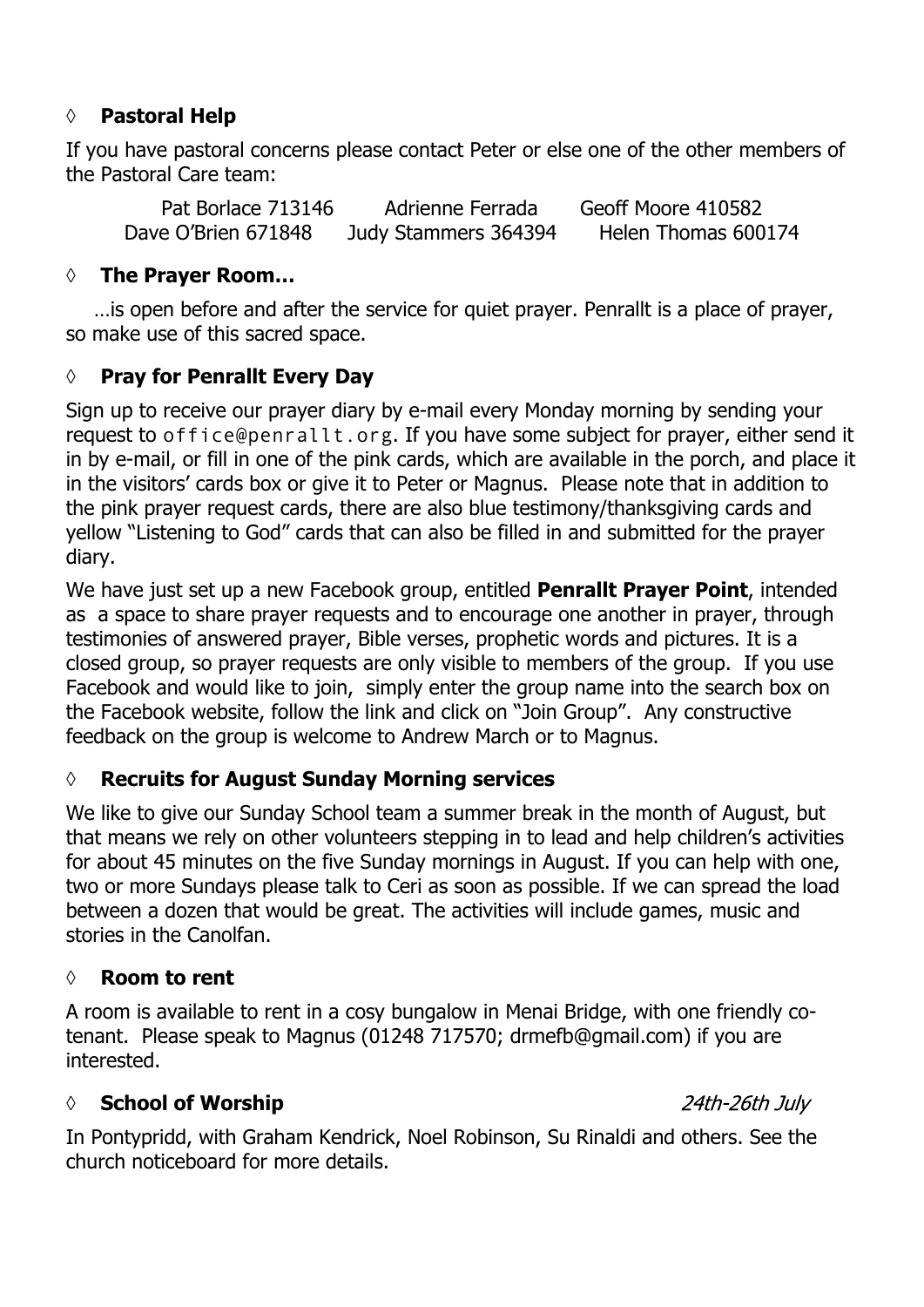#### **◊ Volunteers wanted for study**

A team from the university psychology department is looking for volunteers to take part in a study. They are looking for healthy females who have not previously had a stroke, aged between 65-75. The study, which involves sitting in front of a computer and selecting images from the screen, is very simple and only lasts 20 minutes. Participants will receive £7 compensation. If you would like to take part, contact either Caiofa Madden (email:caoifamadden@live.com; phone: 07462 937902) or Michael Perrins (phone: 07525 331275).

# **From The Church Office:**

#### Advance Notice - Church office closure:

Please note that the church office will be closed between 20th and 27th August as Magnus will be away. Because of this, the deadline for the September newsletter will be earlier than usual, on Thursday 14th August.

#### Deadline for next month's newsletter: Sunday 20 July.

Please send information to Magnus (office@penrallt.org; 01248 353355) NB all notices should be submitted in writing, preferably by email.